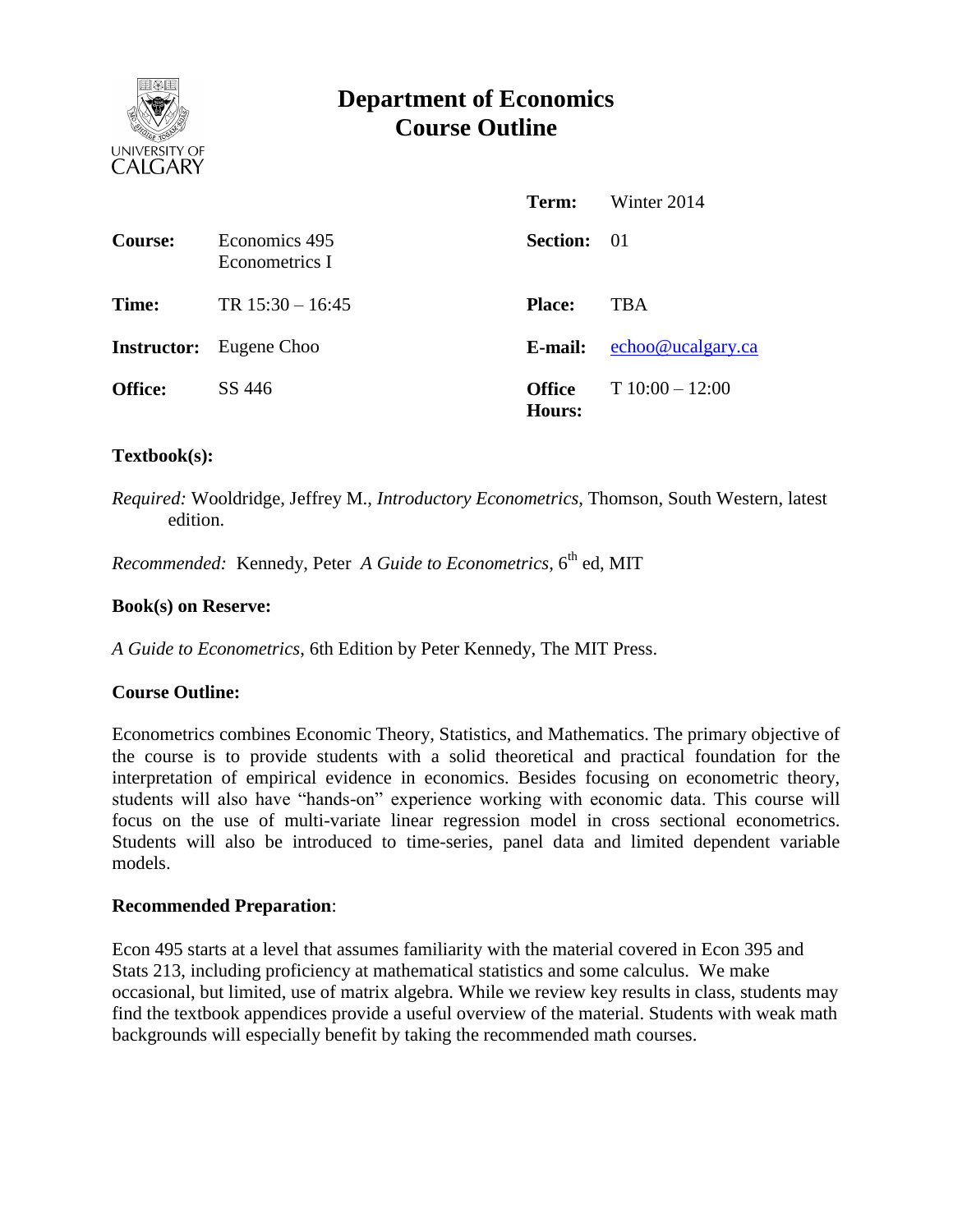The applied component to this course requires the use STATA software. Students are required to use STATA software on assignments, and should expect to be tested on basic coding and output. Computers in the Tri-Faculty computer lab (SS018) are equipped with STATA.

## **Grade Determination and Final Examination Details:**

| Five $(5)$ Exercises $@$ 6% each    | 30%   |
|-------------------------------------|-------|
| Two $(2)$ Midterm Exams @ 15% each* | 30%   |
| Final Exam                          | 40%   |
|                                     | 100\% |

Tests and final exams are marked on a numerical (percentage) basis, and then converted to letter grades. The course grade is then calculated using the weights indicated above. As a guide to determining standing, these letter grade equivalences will apply:

| $A+ 95-100$       | $B = 73 - 76$ | $C-60-62$    |
|-------------------|---------------|--------------|
| $A \quad 85 - 94$ | $B - 70 - 72$ | $D+ 56 - 59$ |
| $A - 80 - 84$     | $C+ 67 - 69$  | D $50 - 55$  |
| $B+ 77 - 79$      | $C = 63 - 66$ | $F = 0 - 49$ |

Non-programmable calculators WILL be allowed during the writing of tests or final examinations.

There will be a Registrar scheduled final examination, lasting 2 hours.

All students must comply with the regulations published in the University Calendar concerning "Intellectual Honesty," "Examinations," etc.

Students who are unable to write the midterm because of an illness, family emergency or religious observance will have the midterm weight shifted to the final examination. Documentation MUST be provided.

Students' Union Vice-President Academic: Emily Macphail Phone: 403-220-3911 E-mail [suvpaca@ucalgary.ca](mailto:subpaca@ucalgary.ca)

Students' Union Faculty Representative (Arts) Phone: 403-220-3913Office: MSC 251 E-mail [arts1@su.ucalgary.ca](mailto:arts1@su.ucalgary.ca) [arts2@su.ucalgary.ca,](mailto:arts2@su.ucalgary.ca) [arts3@su.ucalgary.ca,](mailto:arts3@su.ucalgary.ca) [arts4@su.ucalgary.ca](mailto:arts4@su.ucalgary.ca)

Society of Undergraduates in Economics (S.U.E.): [www.ucalgary.ca/sue](http://www.fp.ucalgary.ca/econ)

Society of Undergraduates in Economics is a student run organization whose main purpose is to assist undergraduate economics students succeed both academically and socially at the